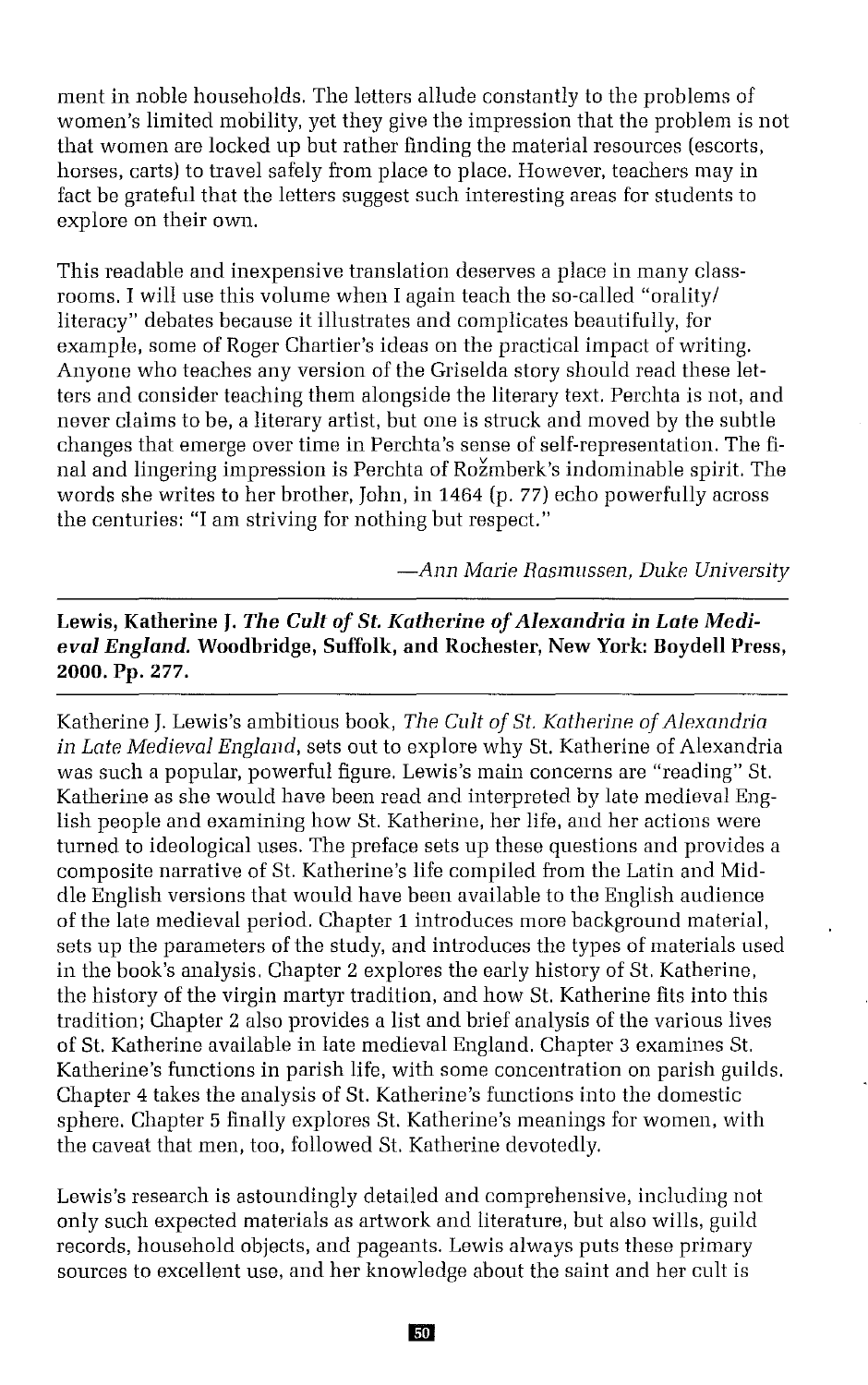obviously immense. To anyone interested in St. Katherine of Alexandria (as I admittedly am), the facts are fascinating, and the thorough documentation useful for following up facts for one's own research. Although the book at least officially concerns itself only with St. Katherine's cult in late medieval England, Lewis provides enough background material about the history of the saint and the cult to be useful to those interested in earlier periods or St. Katherine's cult in other countries.

Chapter 5, which explores the meaning and the uses of St. Katherine, her legend, and her cult for women, makes especially excellent use of these primary materials and facts. In this chapter, Lewis argues that St. Katherine functioned as a role model for both married and single women, as a means of both social control and possibly of subversion, and as a justification for education for women. Her analysis of contemporary conduct manuals, the place of the Empress in St. Katherine's legend, and *The Book ofMatgery Kempe* support her points admirably. Indeed, Lewis's brilliant and unique connection of the Empress, a devout married lay woman, to bridal mysticism particularly deserves further development and exploration.

As this argument in Chapter 5 indicates, Lewis makes some effort to locate St. Katherine's life and cult in a discourse of gender. Lewis argues convincingly in Chapters 4 and 5 that St. Katherine's education was used to justify the education of women, even though such education made many medieval writers uncomfortable. Lewis also brietly discusses the masculinizing effects of education and chastity on women, but then claims that the legends of St. Katherine, instead of masculinizing Katherine, reverse the dominant medieval discourses of masculine and feminine: "The texts of the life construct the feminine as rational, eloquent and educated and the masculine as intemperate, ignorant and bestial" (218). Lewis's stance here is interesting and makes use of both the lives and other documents, but does not account for the fact that the rational, eloquent, and educated characters are all Christian, and the intemperate, ignorant, and bestial characters are all pagan.

The book has a few very minor problems. First, and most importantly, Lewis's wealth of knowledge sometimes hinders the power of her arguments. None of the facts seem inappropriate or extraneous, but in every chapter but the last, the immense and detailed data seem to overwhelm Lewis's points rather than clearly supporting them. Secondly, illustrations from stained glass windows appear as black and white sketches and are difficult to make out, a problem somewhat off-set by Lewis's descriptions. Finally, texts quoted in foreign languages are not always translated, which may pose a difficulty for some researchers, particularly undergraduates.

Even with these minor tlaws, *The Cult of Saint Katherine* is a fascinating read for anyone at all interested in St. Katherine of Alexandria or indeed in the virgin martyr saints, whom she necessarily discusses as well. Anyone researching saints' lives or saints' cults or the material culture of saints-medieval or modern-would find this book valuable not only for its information about St.